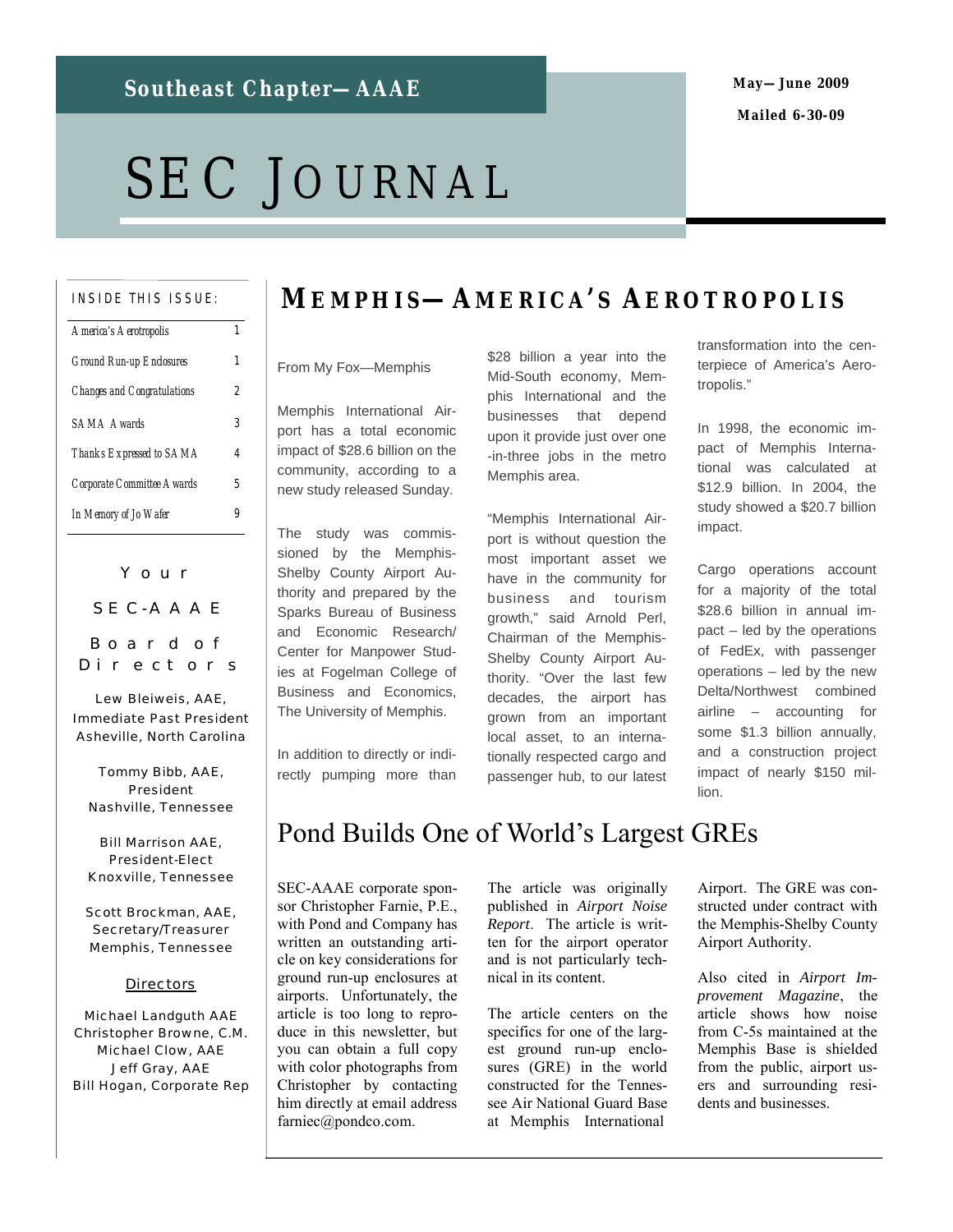## **CHANGES AND CONGRATULATIONS**

Congratulations to SEC-AAAE Past President Lew Bleiweis, A.A.E., who has been appointed Airport Director at Asheville Regional Airport. Lew has previous experience at Roanoke Regional Airport, Kansas City International Airport, and Louisville Regional Airport. Lew completes his term as Immediate Past President of the SEC-AAAE next month and has progressed onto the Board of Directors of the American Association of Airport Executives.

Congratulations to SEC-AAAE Past President David N. Edwards, A.A.E., who has been selected as Executive Director for the Greenville-Spartanburg Airport in South Carolina, succeeding long-time Director Gary Jackson. Edwards has previous experience at Orlando and Orlando-Sanford Airports. Gary Jackson, one of the most gentlemanly airport directors known to the industry, completed 23 years of service to the airport.

Congratulations to SEC-AAAE Past President Frank Miller, A.A.E., who recently completed 22 years at the Pensacola Regional Airport. Frank has been named Aviation Director for the San Antonio International Airport. Miller brings with him previous experience at Colorado and Alaska airports.

Congratulations to SEC-AAAE member Bob Kemp who has retired as Airport Director at the Myrtle Beach International Airport in South Carolina. Kemp has been director of that facility and the Horry County Aviation Department's general aviation airports since 1997.

Congratulations to SEC-AAAE member Jerry Vickers who has left his post with the Albert J. Ellis Airport in Richlands, North Carolina after a little over eight years of service. Vickers leaves to become the airport manager for the Pitt-Greenville Airport in Greenville, North Carolina.

Congratulations to SEC-AAAE member Jim Turcotte who has retired as the airport manager at Pitt-Greenville Airport in Greenville, North Carolina. Turcotte completed 35 years of service and has been employed at the airport since 1974.

Congratulations to SEC-AAAE member Mike Flack, A.A.E., who has announced his retirement from the Columbia Metropolitan Airport in South Carolina. Flack has served

the airport since 1998 and plans to depart in 2010. Flack came to Columbia from Lexington, Kentucky.

Congratulations to former SEC -AAAE member Kenneth R. Scott who literally built the Norfolk International Airport in Norfolk, Virginia. Scott is retiring as executive director after 39 years of service. Scott served as the project engineer for the airport terminal in 1970 and was tapped to run the entire facility two years later. Scott retires at age 72.

Congratulations to former SEC -AAAE Board Member and current Chapter member Wayne Shank, A.A.E, Deputy Director at Norfolk International Airport, who succeeds Ken Scott as Airport Director. Shank was originally hired as Airport Operations Manager around 1972 and always assumed he would retire with Ken Scott. "But I wasn't sure," he said, "and I was not convinced Ken would retire—I thought he would be here forever. These are some big shoes to fill."

Ken Scott will assist Wayne Shank in filling the Deputy position to continue a successful succession plan for the airport.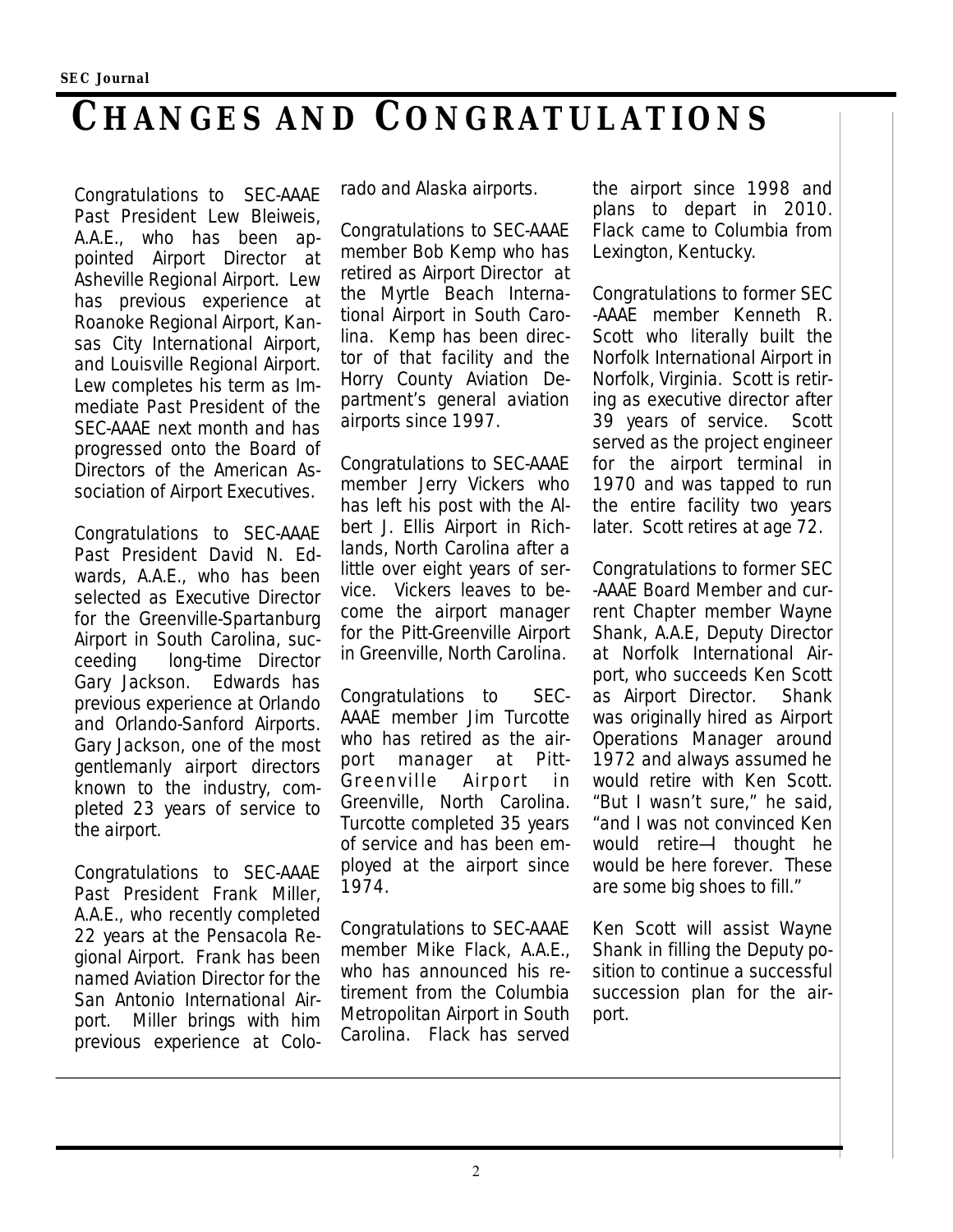## **Are You Interested in Serving the SEC-AAAE?**

Do you have an interest in serving the Southeast Chapter of the American Association of Airport Executives? Our members sometimes ask how to begin the process.

The process begins with service on a standing committee or a committee that may be of special interest to you. Write the residing

President of the SEC-AAAE for a committee appointment or the establishment of a special interest committee.

Following service on a committee or committees, you may find that you have interest in proceeding onto the Board of Directors. To be nominated to the Board, you should write the chairman of the Nominations Committee

expressing your interest and provide a letter from your employer stating that your airport or corporation will support your time and travel.

From there, you may progress to the chairs of the association and receive your coveted Past President Plaque and ring. We look forward to receiving your letter.

## **SAMA Names Scholarship Awards**

The SEC-AAAE is pleased to announce the SAMA Educational Foundation, Inc., Scholarship Awardees for 2009:

- Kyle Barr, Senior, Auburn University, Professional Flight Management
- Blakely Blanchard, Senior, Louisiana Tech University, Aviation Management
- Andrew Burdg, Senior, Auburn University, Aviation Management
- Francine Kelly, Junior, Florida Institute of Technology, Aviation Meteorology
- Jerry Lingefelt, Senior, Louisiana State University, Aviation Management
- Jennifer Stewart, Senior, Middle Tennessee State University, Aerospace Administration

Each of these students will receive a scholarship in the amount of \$1,500 to further their education at their respective university. The SAMA Educational Foundation, Inc., Scholarship Program provides needed financial assistance to deserving students from designated partner institutions throughout the southeast region consistent with our

Chapter's goal of fostering aviation education and scholarships.

We wish each of these students our best wishes in their educational pursuits.

Thanks to Mr. Jeff Gray, A.A.E., with the Fort Myers International Airport Fla., for providing this article and for his service as chairman of the Southeastern Airport Managers' Association Educational Foundation, Inc., an independent corporation managed by the Southeast Chapter of the American Association of Airport Executives Board of Directors.

## **SAVE THE DATE**

**The 2010 SEC-AAAE Annual Conference Memphis, Tennessee April 17-21, 2010 Contact Scott Brockman at 901.922.8075**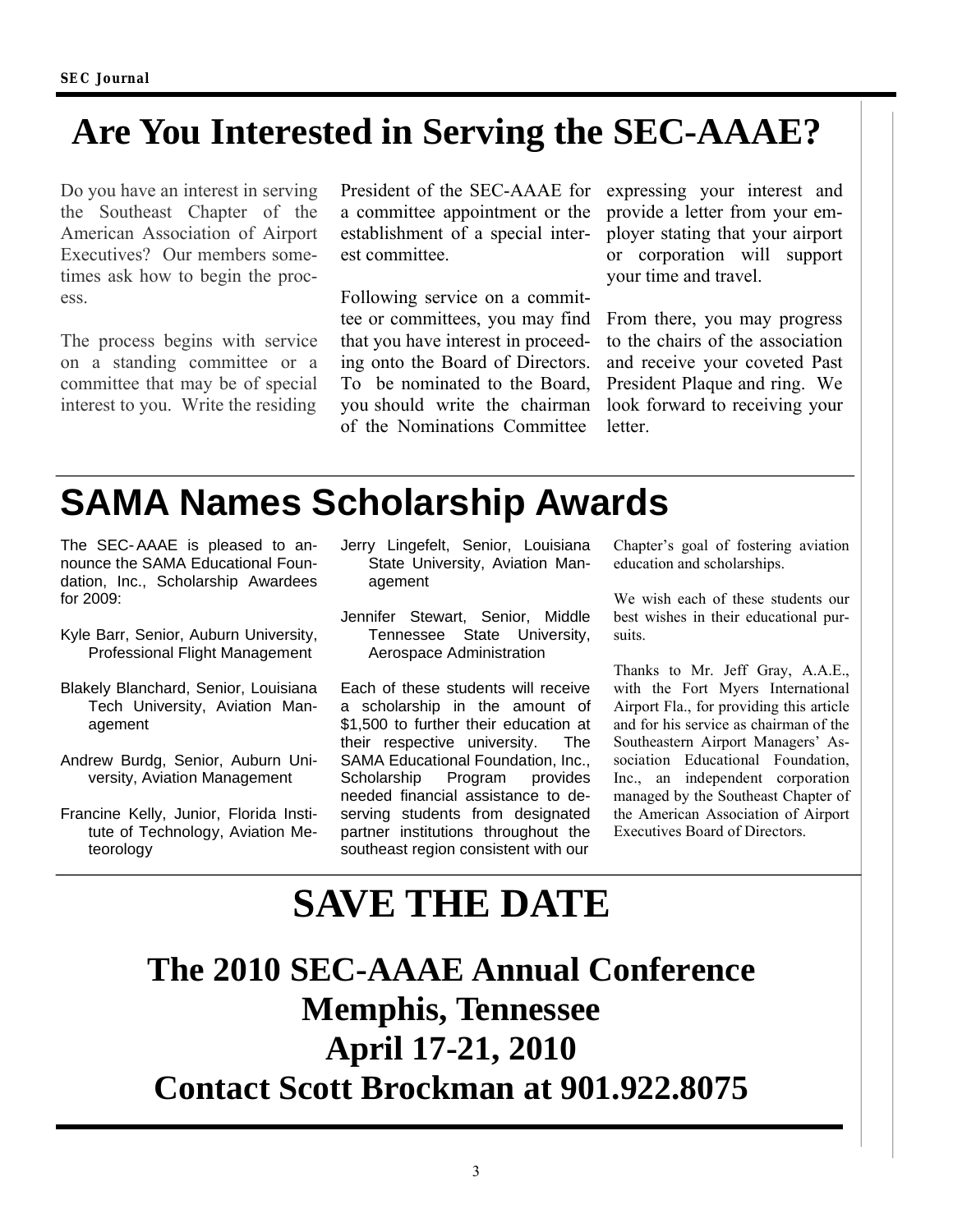## **Thanks Expressed to SAMA Educational Foundation, Inc.**

Dear Scholarship Committee Members:

My father is the reason I love aviation. He taught me to fly when I had to sit on pillows and phone books and still couldn't see out without pulling up on the instrument panel to momentarily look out and then slump back down. I grew up at airports, on the ramps, in hangers, and in control towers. I took apart our Mooney with him in our hanger and worked the gift shop at air shows where he flew WWII bombers. My goal to work in Airport Operations also stems from my father. He was an air traffic controller at Greenville Spartanburg International Airport in South Carolina. On his lunch breaks, he would walk me all around the airport. I loved getting to see how it all worked and going where no one else was allowed. I would watch the Operations personnel driving up and down the runway and think to myself what an awesome job that would be; to be an essential piece of what made that airport successful. The catwalk of the tower was always a favorite spot of mine because I could look out and see everything on the entire airport. To me, that was my airport. It still feels as though it is.

To be awarded this SAMA/ SEC-AAAE Educational Foundation scholarship would help me to achieve my goal of working in Airport Operations. Life has not been easy for me, but I have still been determined to achieve my goals of a college degree and a successful career in aviation. My mother, a pilot and air traffic controller as well, passed away from cancer growing around her heart when I was four. With just my father to raise me, the airport became my babysitter many times. My father raised me to be dedicated,

disciplined, and to work to support myself. I began working thirty hours a week at a grocery store when I was sixteen. I worked hard in school and graduated early two months before my seventeenth birthday with a 3.81 GPA. This gave me the ability to work more, so I began working as a department manager full time and attending the local college part time. I was so sure of what I wanted to do with my life, but my father was not so sure. He knew what a hard time my mom had becoming an air traffic controller in the late 70s. It was a male dominated field. He had faith in me that I could do whatever I desired to do, but he did not wish hardship on me, as she had felt. So, I began to take medical and law classes my first year. My heart was not in it, so I decided to take a semester off. By this time I had been working as a Team Leader for Target for five months. I began to research colleges offering degrees in aerospace. I found Middle Tennessee State University and was accepted a month later.

My father was performing at an air show in Ohio when he fell ill on the ramp. He returned home and was checked into a hospital. His kidneys were failing. It was not long before the doctors informed me that he had cancer. It had spread to his bones and was in his blood, which meant that they could give him treatment for pain, but could not cure him. At one point they gave him two weeks to live. He was such a fighter that he stayed with me for a year and a half. It was the hardest and most horrible year of my life. I had to see my father, who had been so strong and successful, now so frail and in so much pain. My father passed away on March 26, 2006; a month to the day after I turned twenty-one. He had remarried a few years earlier, so everything went to his wife. I

had just turned twenty-one and was now all alone.

I work forty to fifty hours a week as Team Leader on Duty at Target. This means that I am responsible for the effective and efficient running of a 30 million dollar a year store. I have held this position for three years. I have done this while going to school at MTSU full time. In between semesters, I have worked as many as seventy-six hours a week. I believe that the responsibility and experience of running such a business has prepared me for a career in operations. I have had to support myself emotionally and financially since I was seventeen. To be awarded this scholarship would help me to pay tuition and earn my college degree in aviation administration. It would help me to achieve a degree in the field that my father instilled passion in me for before I could walk and a help me to obtain a career that I have wanted since I was a little girl standing on the catwalk watching over "*my airport*."

Respectfully,

Jennifer Stewart

Reprinted with permission from Ms. Jennifer Stewart, Student

Ms. Stewart may be reached at her yahoo email address at bluangljs@yahoo.com to express your support for her accomplishments.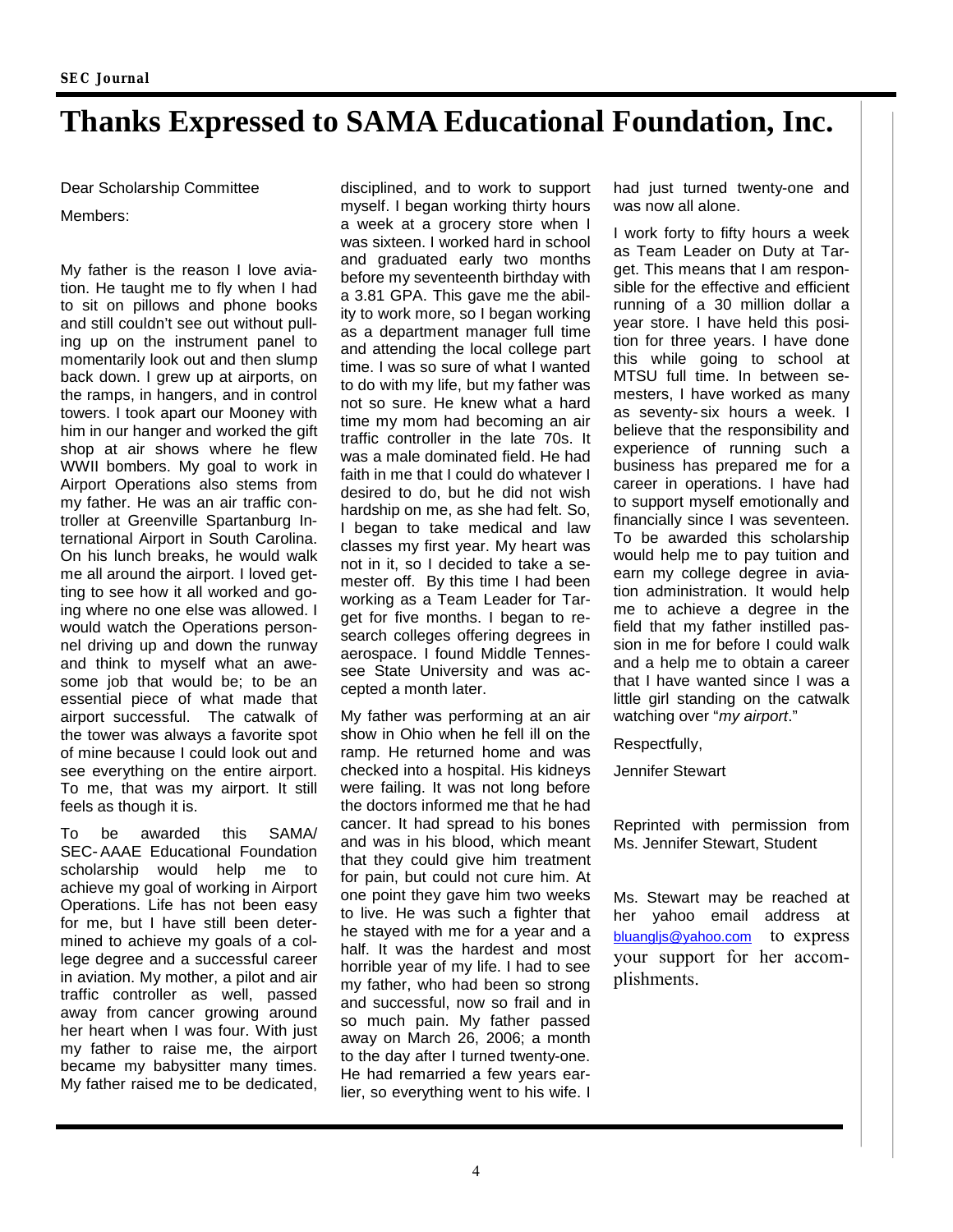## **CORPORATE AWARDS**

Claudia Holliway was recently presented the Corporate Professional of the Year award from the Southeast Chapter of the American Association of Airport Executives (SEC-AAAE). She was nominated by Mr. Ken Austin, Director of Aviation, Tallahassee Regional Airport. The award was presented by Mr. Tommy Bibb, SEC AAAE Chapter President and Director of Properties, Nashville International Airport. Tommy said about Claudia, "There were many excellent candidates to consider, but when this person's name was raised, the decision became very easy. She has been an excellent supporter of our chapter through fund raising for scholarships; she has energized our corporate committee, which is a very important part of our chapter, and given it direction with stated objectives. She goes out of her way to help others achieve success, and has done everything I have asked of her this year and more. She is a wonderful resource for me, but more importantly, a great friend."

Prior to receiving her award, Claudia presented the Chapter's awards:

- **Airport Project of the Year Commercial Airport Category, New Cargo Complex, Tallahassee Regional Airport:** The construction of the new cargo complex, for which the design phase began in November 2005, was completed in 2008 and finished well within the original project budget and time estimate, despite a 45-day extension (over a 300-day duration) and 2 change orders totaling 6% of the original bid. The completion was possible because of the close working relationships of the project team, which consisted of key personnel representing the Airport; **The LPA Group, the design engineer, led by Doug Hambrecht**; Allen's Excavation, the Prime Contractor; major DBE subconsultants/subcontractors Diversified Design and Drafting Services, LLC; Environmental and Geotechnical Services; Cal-Tech Testing; and Suzanne DiAmbria Landscaping. Also recognized was the project team's ability to successfully coordinate and appease multiple stakeholders, including FDOT Aviation Office, FAA, FDOT Highway Office, the City and County, and Federal Express. The award was presented to Mr. Kenneth Austin, Director of Aviation, and Mr. Michael Clow, Capital Program Administrator, Tallahassee Regional Airport.
- **Airport Project of the Year General Aviation Category, Runway 9-27 Widening and Overlay, Phase II, Cobb County Airport, McCollum Field:** The award was presented to Mr. Karl Von Hagel, Airport Manager, Cobb County Airport-McCollum Field. The airport became the first General Aviation facility within the FAA-Southern Region to use the innovative concrete overlay process, Whitetopping. Whitetopping can be placed at depths ranging from 2 to 8 inches, depending on the application. It does not rut or washboard and works with milling so that the grade can be maintained. Additionally, concrete pavement surfaces have high albedo and can be used in LEED projects to reduce heat island effect. It is price competitive with other resurfacing materials. As such, the concrete option was within 3% of the asphalt bid. Key staff for this first-of-its kind project represented the FAA-Atlanta ADO; **The LPA Group, the design engineer, led by Mike Reiter**; GDOT Aviation Programs; and Six-S, Inc., the Prime Contractor.
- **Airport Professional of the Year Robert C. Brammer:** The award was accepted by Mr. Robert C. "Bob" Brammer, Director of Operations, Charleston County Aviation Authority. Bob, an active member of the AAAE since 1974 and the Southeast Chapter since 1983, began his career at Roanoke Regional Airport as extra help in the Maintenance Division. Bob retired as Senior Airport Operations Supervisor after 20 years of service. He continued his career at Richmond International followed by his current service to the Charleston County Aviation Authority in South Carolina.
- **Special Award of Recognition Mr. Daniel J. Coe, Jr.: Claudia Holliway** presented this Special Award of Recognition to Mr. Daniel Coe, which was accepted on his behalf by Mr. Patrick Graham, to celebrate and honor Dan's career and participation within the Aviation Industry. Mr. Graham, Executive Director, Savannah Airport Commission, recently stated, "Dan has been an instrumental part of our growth and success during his tenure. During his employment with the [Savannah Airport] Commission, Dan Coe has demonstrated exemplary leadership and has made numerous contributions towards the development of the Airport. Dan started as an Intern over 25 years ago and throughout the years, we have worked side-by-side to ensure that the Airport provides first-class service to our customers, tenants, and employees. Dan has made many major contributions to the Airport and his expertise and advice will be truly missed." Dan announced his retirement from the Savannah Airport Commission in March.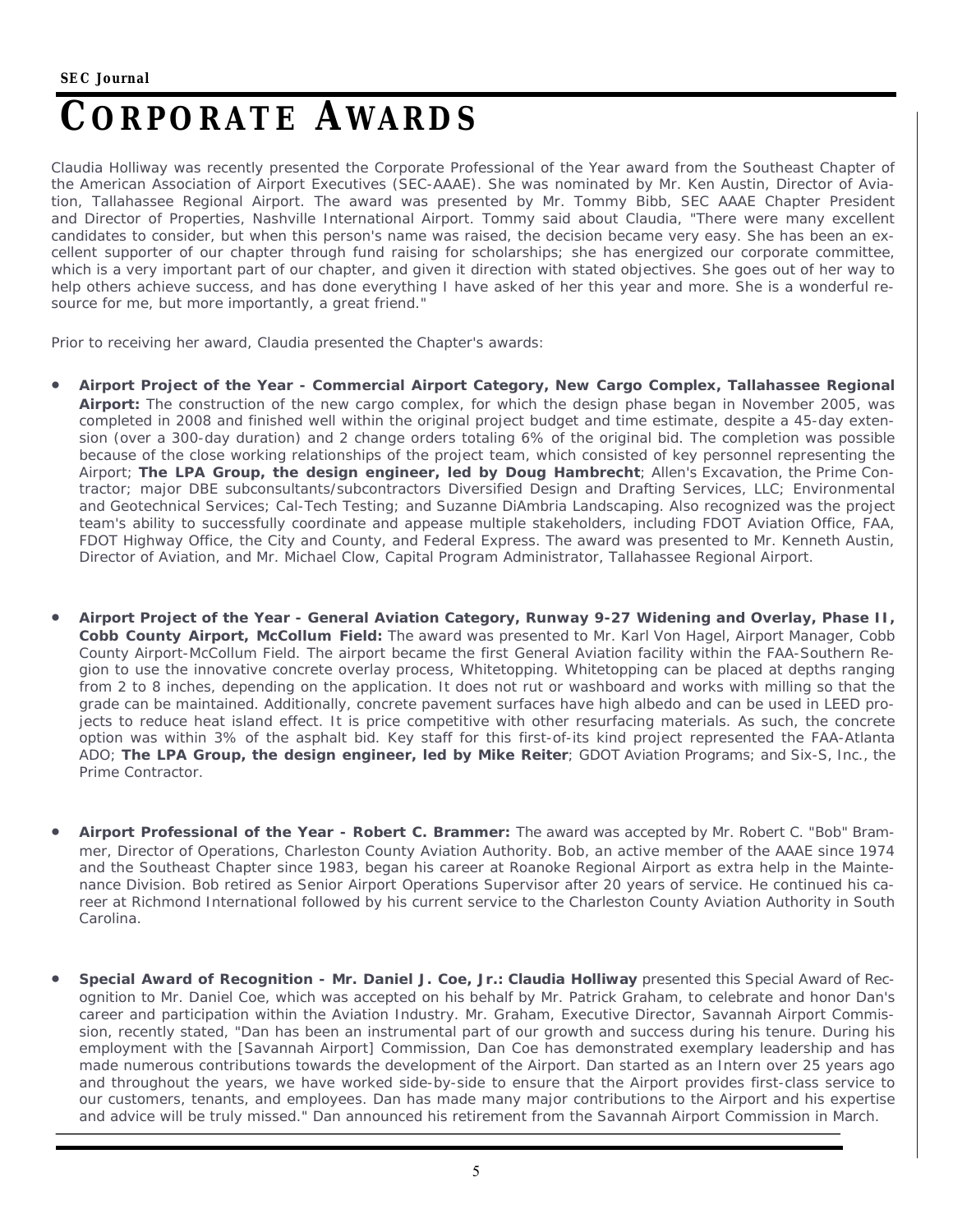## **CORPORATE COMMITTEE UPDATE**

The SEC-AAAE Corporate Committee is comprised of individuals representing varying facets of the Chapter's corporate membership. The Committee was founded on the goals and objectives of the SEC Board of Directors and has been actively working since 2007 to promote the interest of its corporate constituency. In addition to conducting quarterly conference calls, the Committee held its first Corporate Membership meeting on May 4, 2009 during the SEC-AAAE Annual Conference in Reston, Virginia. 2009-2010 Corporate Committee Members are:

Claudia Holliway, Chairperson, The LPA Group Incorporated Pam Brown, Standard Parking Corp. Earl Eckert, Clear Channel / Interspace Advertising Tommy Edwards, SwiftTrip, LLC Chris Farnie, Pond & Company David Jeffrey, Interactive Dynamic Solutions David King, AIA, Gresham, Smith and Partners Todd Knuckey, Hanson Professional Services Kim McClintock, PE, R. W. Armstrong & Associates Harry Pratt, PE, Allen & Hoshall Dave Ramacorti, CM, Ricondo & Associates Brenda Tillmann, R. W. Armstrong & Associates Board Member Liaison: Bill Hogan, Reynolds, Smith and Hills, Inc.

### **COMMITTEE NEWS**

### **CALLING ALL SPEAKERS**

On behalf of the SEC-AAAE Board of Directors, the Chapter Corporate Committee is seeking qualified speakers (all Chapter members welcome) for future SEC and other conferences. As part of an on-going process, the Committee requests that you or others within your firm / agency submit an application to Claudia Holliway via email: cbholliway@lpagroup.com. While this does not guarantee future speaking roles, applications will be confirmed and incorporated into a Chapter database for consideration. Should you have any questions regarding the Speakers' Bureau, please feel free to contact Ms. Holliway via email or by phone at 229-559-8563. The information compiled by the Chapter Corporate Committee may be distributed in the future to the American Association of Airport Executives (AAAE) and other AAAE Chapters for use as well. (See the application at the end of this newsletter.)

### **2009 CHAPTER AWARDS PROGRAM**

This year's Awards Program was a great success. The process of the program was recently updated by the Corporate Committee, with the approval and assistance of the Chapter Board of Directors. Steps taken by the Committee to ensure an equitable process included:

- 1. Timely nomination process offered to all Chapter member entities.
- 2. Stringent nomination deadline and "no-exception" submittal policies.
- 3. Elimination of conflict of interest (i.e. no self nomination by Voting parties).
- 4. Vetting process including verification of Chapter membership in good standing and project / individual qualifications as required by the Call to Nominations.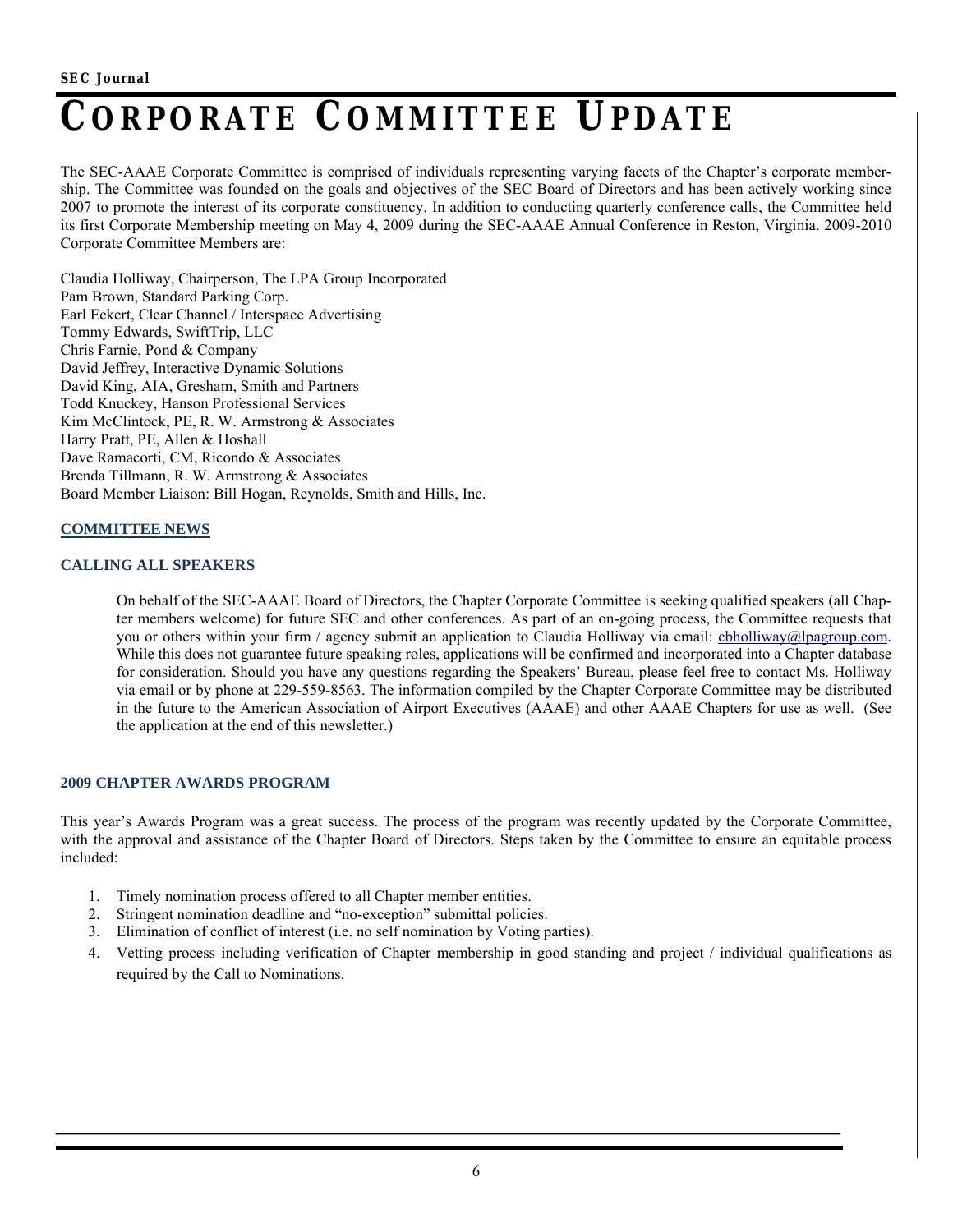## **CORPORATE COMMITTEE UPDATE, CONT.**

- 5. Voting Committee comprised of non-interested individuals, including four (4) current Chapter Board officers (Mr. Tom Bibb, Mr. Bill Marrison, Mr. Scott Brockman, and Mr. Lew Bleiweis) and four (4) current Chapter Corporate Committee members (Mr. Earl Eckert, Mr. Tommy Edwards, Mr. Harry Pratt, and Mr. Todd Knuckey).
- 6. Archived voting records and recipient information for future reference.

For more information about the Awards Program policies and procedures, please contact Claudia Holliway.

### **BE ON THE LOOKOUT – Enhanced Chapter Communications**

(Harry Pratt will provide info about mailing list update)

### **SPONSORSHIP ONE-RATE PLAN**

Based on recent feedback, a change to the 2009 Sponsorship One-Rate Plan was made and approved by the Chapter Board of Directors and the Corporate Committee. In the future, those firms sponsoring at the **Presidential Level** will now receive 4 complimentary registrations when opting for the two-conference package deal. A breakdown of the Plan is included with this newsletter.

### **POST CONFERENCE SURVEY**

The Corporate Committee, in response to a recent request made by members of the SEC-AAAE Chapter Board of Directors and Mr. Christopher Browne, CM, 2009 Conference Chair, is in the process of creating a survey, which will be sent to conference attendees in the near future. In an effort to assist future SEC-AAAE Annual Conference Committees in their planning efforts, please take a few minutes to complete the survey when it is received.

### **SAVE THE DATE**

### **2010 Finance and Administration Conference**

## **Hutchinson Island Marriott (North of West Palm Beach)**

**February 21-24, 2010**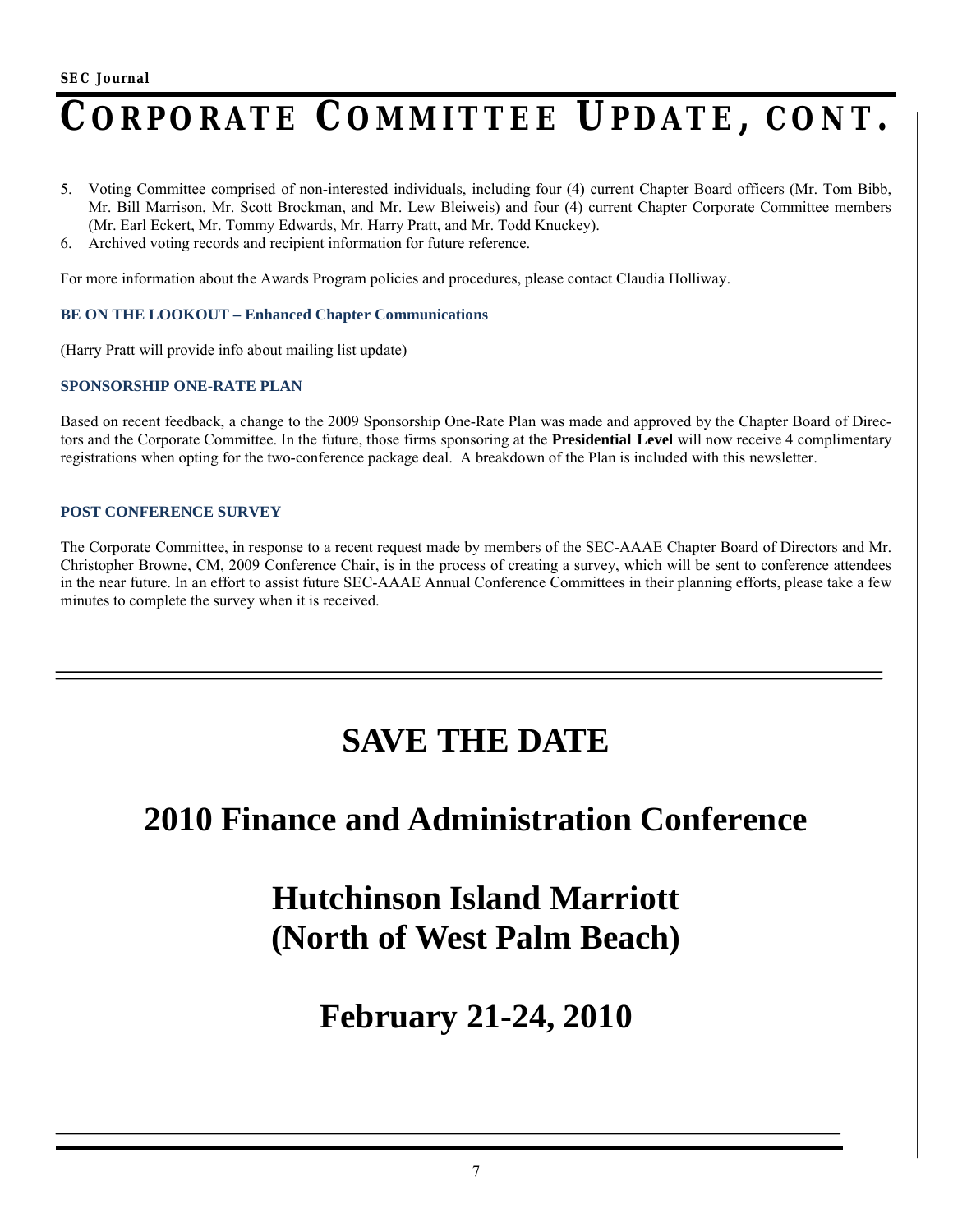## **CORPORATE ONE-RATE SPONSORSHIP PLAN**

### **Sponsorship Type Conference**

|                                                             | Finance & Administra- |                  |                       |
|-------------------------------------------------------------|-----------------------|------------------|-----------------------|
|                                                             | tion                  | Annual           | Both                  |
| <b>President's Club</b>                                     | \$2,500               | \$5,000          | \$6,750               |
| Network Meeting with President of SEC-AAAE                  |                       | $\sqrt{}$        | $\sqrt{}$             |
| Spot at head table for lunch                                |                       |                  |                       |
| Complimentary registrations                                 | 2 Registration        | 2 Registration   | 4 Registrations Total |
| Listed in program as lunch sponsor                          |                       |                  |                       |
| Photo Ad in Program                                         |                       |                  |                       |
| Logo/Ad in program - 1/2 page                               |                       |                  |                       |
| Full Page ad in Newsletter                                  | 1 Quarter             | 1 Quarter        | Full Year             |
| Logo on website                                             | Half Year             | Half Year        | Full Year             |
| Informational Company presentation Prior to General Session | $\sqrt{}$             | $\sqrt{}$        | $\sqrt{}$             |
| <b>Directors Club</b>                                       | \$1,500               | \$3,500          | \$4,500               |
| Complimentary registration                                  |                       |                  | 2 Registrations Total |
| Listed in Program as Directors Club Sponsor                 | 1 Registration        | 1 Registration   |                       |
| Recognized as a break sponsor                               |                       |                  |                       |
| Half Page ad in Newsletter                                  |                       |                  |                       |
| Logo on website                                             | <b>Half Year</b>      | <b>Half Year</b> | Full year             |
| Logo/Ad in program - 1/4 page                               |                       |                  |                       |
|                                                             |                       |                  |                       |
| <b>Members Club</b>                                         | \$1,000               | \$2,000          | \$2,700               |
| Complimentary registrations                                 | 1 Registration        | 1 Registration   | 1 Registration        |
| Quarter Page ad in Newsletter                               |                       |                  |                       |
| Listed in in program as Member Level Sponsor                |                       |                  |                       |
| Recognized as a break sponsor                               |                       |                  |                       |
|                                                             |                       |                  |                       |
| <b>Partners Club</b>                                        | \$500                 | \$500            | \$900                 |
| Listed in program as Partners Club Sponsor                  |                       |                  |                       |
| <b>Miscellaneous</b>                                        |                       |                  |                       |
| Ad in newsletter 1/4                                        | \$500                 |                  |                       |
| Ad in newsletter 1/2                                        | \$750                 |                  |                       |
| Ad in newsletter full                                       | \$1,000               |                  |                       |
| Ad in newsletter w/article                                  | \$1,500               |                  |                       |
| Web sponsor                                                 | \$500                 |                  |                       |
| Badges (logo on badge)                                      | \$2,000               |                  |                       |
| Conference bag                                              | $cost$ plus \$1,500   |                  |                       |
| Back cover for program Ad                                   | \$1,000               |                  |                       |
| Inside Front Cover of Program                               | \$1,000               |                  |                       |
| Inside Back Cover of Program                                | \$1,000               |                  |                       |
| Introduction sponsorship of general session                 | \$2,000               |                  |                       |
| Introduction sponsorship of speakers of sessions            | \$1,000               |                  |                       |
| General Sponsor                                             | \$250                 |                  |                       |
|                                                             |                       |                  |                       |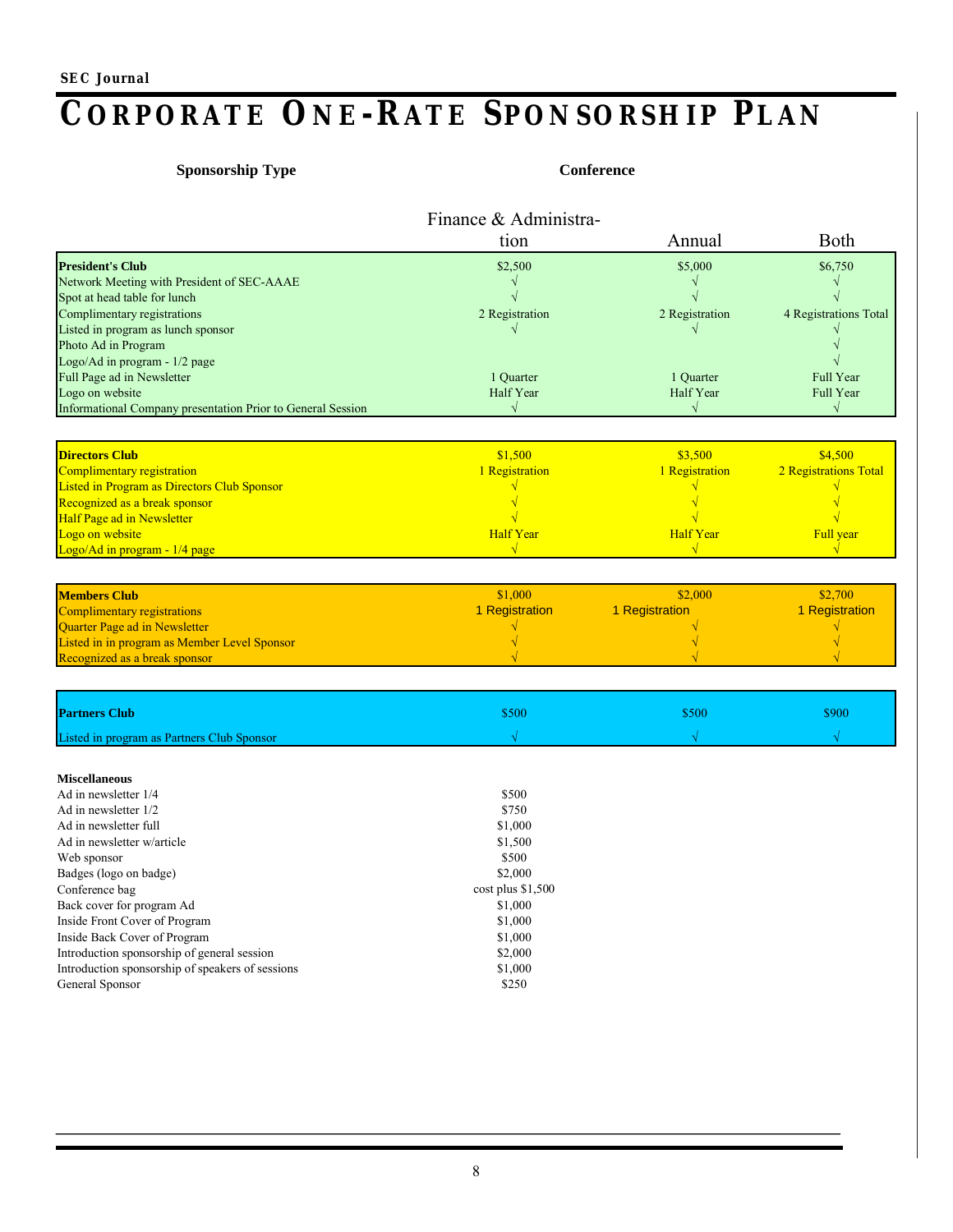#### Southeast Chapter—AAAE

Robert C. Brammer, Editor SEC-AAAE 8712 Caspiana Lane North Charleston, SC 29420

Phone: (843) 425-3878 Fax: (843) 225-1799 Email: secaaae@aol.com

### We're on the Web at www.secaaae.org

### **Tommy Bibb, A.A.E. Elected to AAAE Board of Directors**

Tommy Bibb, A.A.E., Immediate Past President of the SEC-AAAE and Director of Properties at the Metropolitan Nashville Airport Authority (MNAA), has been elected to the 2009- 2010 board of directors of the American Association of Airport Executives (AAAE), an association with more than 5,000 members representing 850 airports and hundreds of companies and organizations that support the airport industry. Bibb will serve a two-year term on AAAE's national board directors. Most recently, Bibb was president of the Southeast Chapter of AAAE and earned the International Airport  $Professional$   $(|AP)|$ designation after completing an extensive certification program.

### **IN MEMORIUM**

In memory of long-time SEC-AAAE member Ms. Jo Wafer who recently lost her long and courageous battle with cancer.

Jo was 44.

Jo began her career with the Houston Airports System and continued her aviation career with the Metropolitan Washington Airports Authority.

Donations in her memory may be made to the Susan G. Komen Breast Cancer Foundation.

### **FO L K S AVA I L A B L E**

#### **Glenn P Clinger III**

209 Pine Ridge Drive Easley, SC 29642 864-855-7024 fitgpc@aol.com

NOTE: This document is abbreviated for the newsletter. For a complete document, contact Mr. Clinger at fitgpc@aol.com.

#### **Accomplishments:**

- Reduced detention and demurrage costs by 86% in five years.
- Won Swift Fleet Excellence Award five months in a row.
- Named Driver Manager of the Month for Specialized Divisions.
- Managed large groups of subordinates and outperformed company expectations.
- Utilized contacts and abilities in order to increase daily backhaul revenues and overall annual profits.

#### **Core Competencies:**

- Work well in a high pressure environment.
- Well-organized and efficient.
- Thorough understanding of domestic and international transportation.
- Talented in managing the entire supply chain.
	- Strong training skills.
- Skilled at encouraging others and developing rapport.
- Self-starting, goal-oriented strategist whose confidence, perseverance and vision promote success.
	- Quickly learn procedures and methods.
	- Proven record of working within a budget.
	- Over twenty years experience in logistics and distribution.
	- Major strengths in planning, problem solving and communication.
	- Bring enthusiasm to team projects and encourage others to develop workable ideas.

### **Education:**

- M.S., Logistics Management 2003
- Florida Institute of Technology, GPA:3.9
- B.S., Aviation/Transportation Management
	- Florida Institute of Technology, GPA: 3.52, Major GPA: 3.6

#### **Professional:**

 Member Florida Institute of Technology School of Aeronautics Alumni (FITSA) Independent Consultant for Gerson Lehrman Group. Member of Advisory Board at Greenville Technical College for the Supply Chain Management Program. Six Sigma Black Belt Certified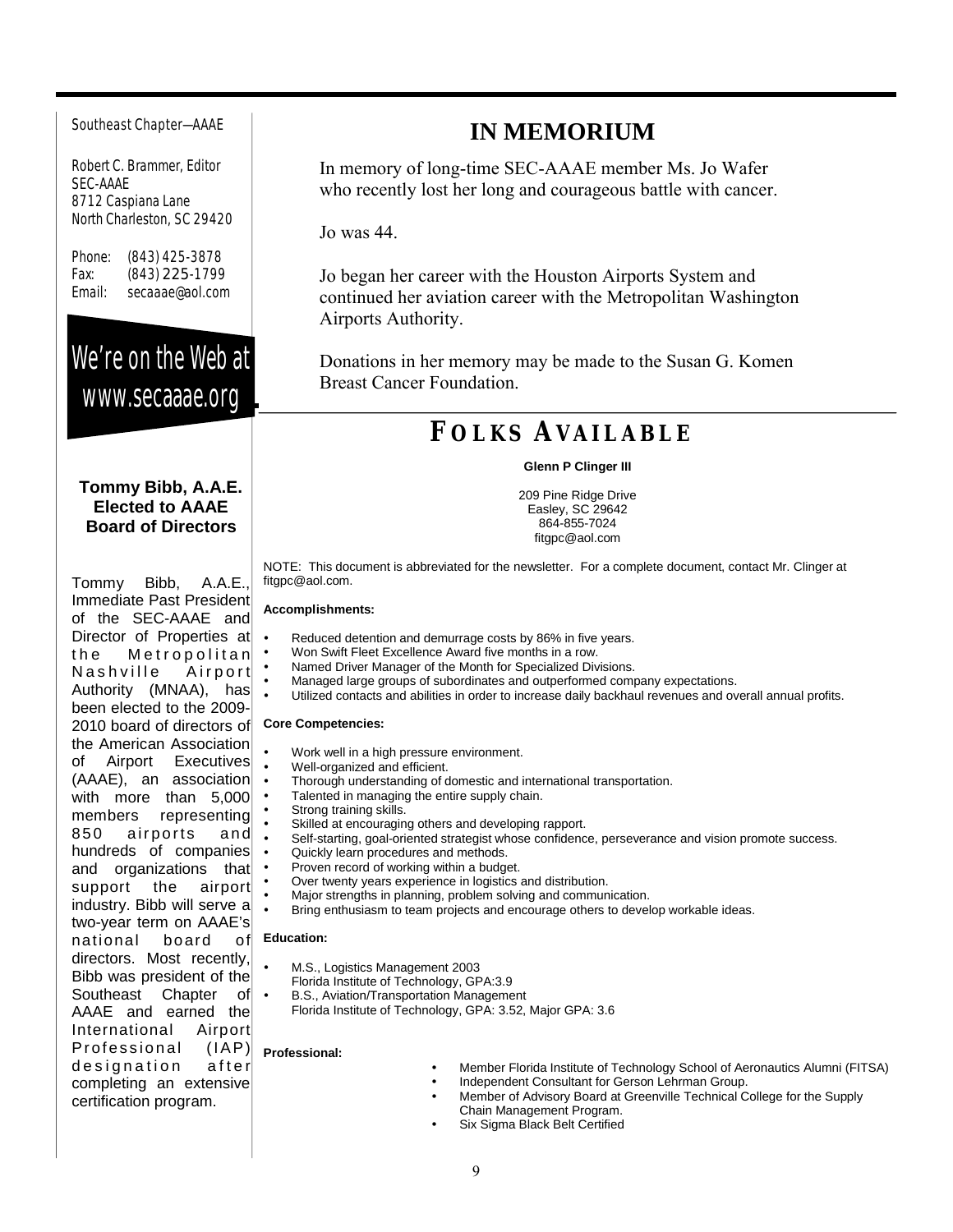### **Southeast Chapter of the American Association of Airport Executives**

### **SEC-AAAE Speakers' Bureau Application**

| (Please type or print information) |                                   |          |  |
|------------------------------------|-----------------------------------|----------|--|
| Name:                              | (please include all designations) |          |  |
|                                    |                                   |          |  |
| <b>Address:</b>                    |                                   |          |  |
|                                    |                                   |          |  |
| City:                              | <b>State</b>                      | Zip code |  |
|                                    |                                   |          |  |
| <b>Office Phone:</b>               |                                   |          |  |
|                                    |                                   |          |  |
| Fax:                               |                                   |          |  |
|                                    |                                   |          |  |
| Cell:                              |                                   |          |  |
|                                    |                                   |          |  |
| <b>Present Position:</b>           |                                   |          |  |
| Title:                             |                                   |          |  |
|                                    |                                   |          |  |
| Airport / Agency /                 |                                   |          |  |
| Firm:                              |                                   |          |  |
|                                    |                                   |          |  |
| <b>Responsibilities:</b>           |                                   |          |  |
|                                    |                                   |          |  |
|                                    |                                   |          |  |
|                                    |                                   |          |  |
|                                    |                                   |          |  |
|                                    |                                   |          |  |

### **History:**

**Education:** 

**\_\_\_\_\_\_\_\_\_\_\_\_\_\_\_\_\_\_\_\_\_\_\_\_\_\_\_\_\_\_\_\_\_\_\_\_\_\_\_\_\_\_\_\_\_\_\_\_\_\_\_\_\_\_\_\_\_\_\_\_\_\_\_\_\_\_\_\_\_\_\_\_\_\_\_\_\_\_\_\_\_\_\_\_\_\_\_\_\_**

**\_\_\_\_\_\_\_\_\_\_\_\_\_\_\_\_\_\_\_\_\_\_\_\_\_\_\_\_\_\_\_\_\_\_\_\_\_\_\_\_\_\_\_\_\_\_\_\_\_\_\_\_\_\_\_\_\_\_\_\_\_\_\_\_\_\_\_\_\_\_\_\_\_\_\_\_\_\_\_\_\_\_\_\_\_\_\_\_\_**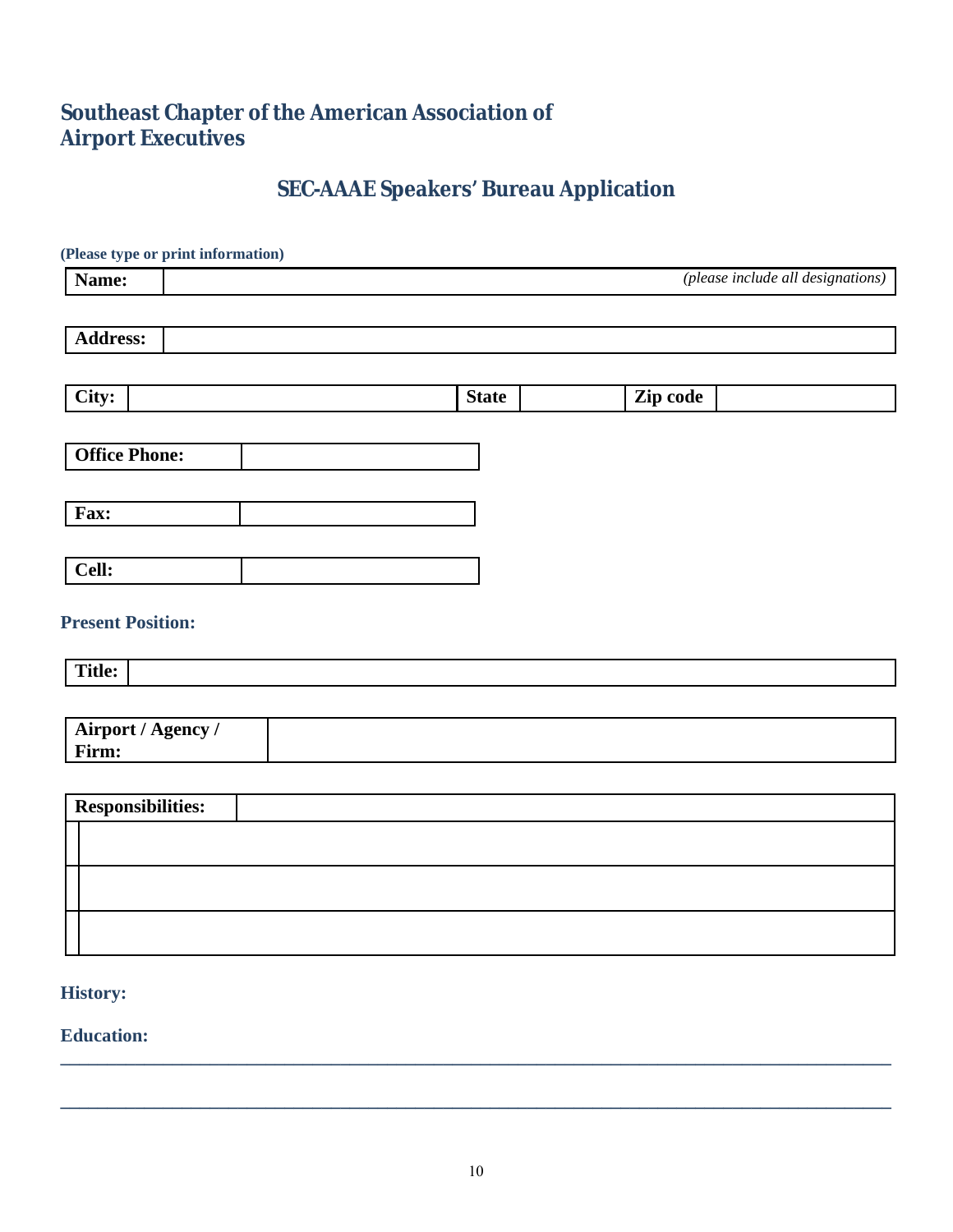| Professional Experience (work history, related awards, publications, etc.): |  |
|-----------------------------------------------------------------------------|--|
|                                                                             |  |
|                                                                             |  |
|                                                                             |  |
|                                                                             |  |
|                                                                             |  |

**Area(s) of expertise on which you speak** *(please be specific)***:**

| Past Presentations Made (subject, to whom): |  |
|---------------------------------------------|--|
|                                             |  |
|                                             |  |
|                                             |  |
|                                             |  |
|                                             |  |
|                                             |  |

| $\sim$<br>Nianatura•<br>nature:<br>ັບ⊾ | Date: |  |
|----------------------------------------|-------|--|

**Please complete this form in its entirety. In addition, you may submit a resume and recent photo if desired.** 

**Please send all information to:**

**Claudia B. Holliway, Chairperson, SEC-AAAE Corporate Committee**

**Email: cbholliway@lpagroup.com**

**Please note: Applicants will be reviewed annually and are subject to updates and verification of eligibility.**